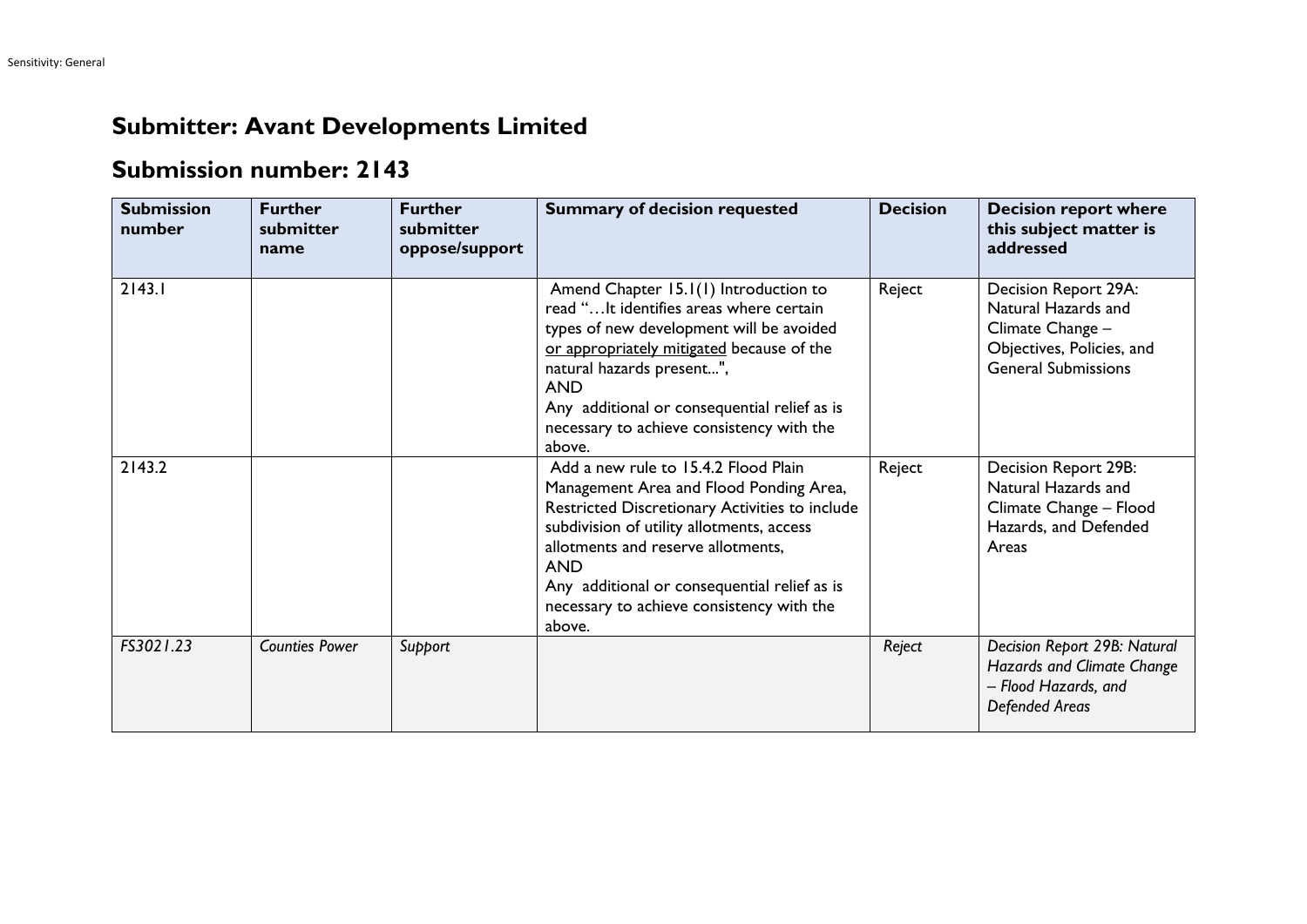| <b>Submission</b><br>number | <b>Further</b><br>submitter<br>name | <b>Further</b><br>submitter<br>oppose/support | <b>Summary of decision requested</b>                                                                                                                                                                                                                                                                                                                                                                                                                    | <b>Decision</b> | <b>Decision report where</b><br>this subject matter is<br>addressed                                         |
|-----------------------------|-------------------------------------|-----------------------------------------------|---------------------------------------------------------------------------------------------------------------------------------------------------------------------------------------------------------------------------------------------------------------------------------------------------------------------------------------------------------------------------------------------------------------------------------------------------------|-----------------|-------------------------------------------------------------------------------------------------------------|
| FS3034.58                   | Mercury NZ<br>Limited               | Oppose                                        |                                                                                                                                                                                                                                                                                                                                                                                                                                                         | Accept          | Decision Report 29B: Natural<br>Hazards and Climate Change<br>- Flood Hazards, and<br><b>Defended Areas</b> |
| 2143.3                      |                                     |                                               | Amend Rule 15.5.3(a) D1(1)(b) High Risk<br>Flood Area, Discretionary Activities to read<br>"The additional lot(s) are partially within the<br>High Risk Flood Area and each additional<br>lot(s) contains a net site an area capable of<br>containing a complying building platform<br>entirely outside the High Risk flood Area."<br><b>AND</b><br>Any additional or consequential relief as is<br>necessary to achieve consistency with the<br>above. | Reject          | Decision Report 29B:<br>Natural Hazards and<br>Climate Change - Flood<br>Hazards, and Defended<br>Areas     |
| FS3034.59                   | Mercury NZ<br>Limited               | Oppose                                        |                                                                                                                                                                                                                                                                                                                                                                                                                                                         | Accept          | Decision Report 29B: Natural<br>Hazards and Climate Change<br>- Flood Hazards, and<br><b>Defended Areas</b> |
| 2143.4                      |                                     |                                               | Add a new rule to Chapter 15.5.2 High Risk<br>Flood Area, Restricted Discretionary<br>Activities to include subdivision of utility<br>allotments, access allotments and reserve<br>allotments,<br><b>AND</b><br>Any additional or consequential relief as is<br>necessary to achieve consistency with the<br>above.                                                                                                                                     | Reject          | Decision Report 29B:<br>Natural Hazards and<br>Climate Change - Flood<br>Hazards, and Defended<br>Areas     |